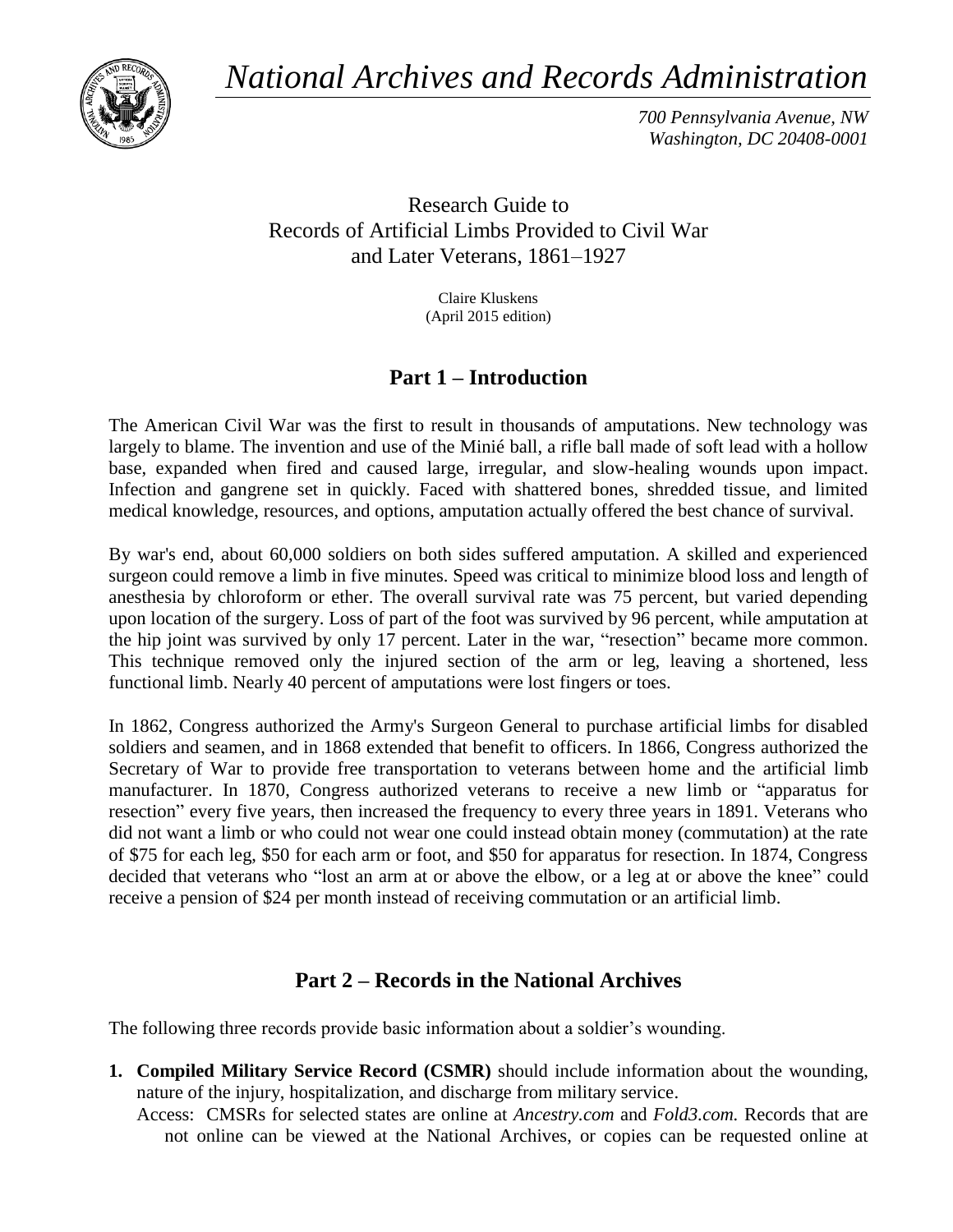Claire Kluskens, "Research Guide to Records of Artificial Limbs Provided to Civil War and Later Veterans, 1861–1927," page 2 (April 2015 edition)

"Order Online" at [https://eservices.archives.gov/orderonline,](https://eservices.archives.gov/orderonline) or by mail using Form NATF Form 86 [\(www.archives.gov/forms/pdf/natf-86.pdf\)](http://www.archives.gov/forms/pdf/natf-86.pdf). For more information, see "Requesting Copies of Older (pre-WWI) Military Service Records" at [www.archives.gov/veterans/military-service-records/pre-ww-1-records.html.](http://www.archives.gov/veterans/military-service-records/pre-ww-1-records.html)

- **2. Carded Medical Records** include records of hospitalization, etc., that may not be in the CMSR. Access: None of these records are online. The records can be viewed at the National Archives, 700 Pennsylvania Ave., NW, Washington, DC 20408. Requests for copies can be mailed to Old Military and Civil Reference, National Archives and Records Administration, 700 Pennsylvania Ave., NW, Washington, DC 20408, or emailed to [archives1reference@nara.gov.](mailto:archives1reference@nara.gov) Specify the soldier's name, company and regiment, and your name, postal mailing address, phone number, and email address.
- **3. Pension File** should include declarations for pension (applications), affidavits, and other records that describe the wound; date, location, and circumstances in which the wound occurred; hospitalization; and effects the wound had on the veteran in post-war years.
	- Access: Some Civil War pension files are online at *Fold3.com.* Records that are not online can be viewed at the National Archives, or copies can be requested online at "Order Online" at [https://eservices.archives.gov/orderonline,](https://eservices.archives.gov/orderonline) or by mail using Form NATF Form 85 [\(www.archives.gov/forms/pdf/natf-85.pdf\)](http://www.archives.gov/forms/pdf/natf-85.pdf). For more information, see "Requesting Copies of Older (pre-WWI) Military Service Records" at [www.archives.gov/veterans/military-service](http://www.archives.gov/veterans/military-service-records/pre-ww-1-records.html)[records/pre-ww-1-records.html.](http://www.archives.gov/veterans/military-service-records/pre-ww-1-records.html)

The specialized records listed below provide information about commutation (money), artificial limbs, or resection apparatuses provided to veterans. None of these are online. The records can be viewed at the National Archives, 700 Pennsylvania Ave., NW, Washington, DC 20408. Inquiries can be mailed to Old Military and Civil Reference, National Archives and Records Administration, 700 Pennsylvania Ave., NW, Washington, DC 20408, or emailed to [archives1reference@nara.gov.](mailto:archives1reference@nara.gov)

### **Legal Background.**

**4. Compilation of Laws, Decisions, and Instructions Pertaining to the Settlement of Claims for Prosthetic Appliances and Commutation, 1862–1892** (RG 15, NM-23, Series 32; NAID 2538353).

### **Limbs.**

**5. List of Persons Furnished Artificial Limbs and Commutation, 1885** (RG 15, NM-23, Series 17; NAID 2538346), a giant volume measuring 18 by 12 by 4 inches. It lists thousands of veterans alphabetically by name, giving each man's unit, date of first application for limb or commutation, and the number of limbs received or paid for at five year intervals, being *approximately* 1870, 1875, 1880, 1885, 1890, and 1895. "Dead" or "rejected" is sometimes noted.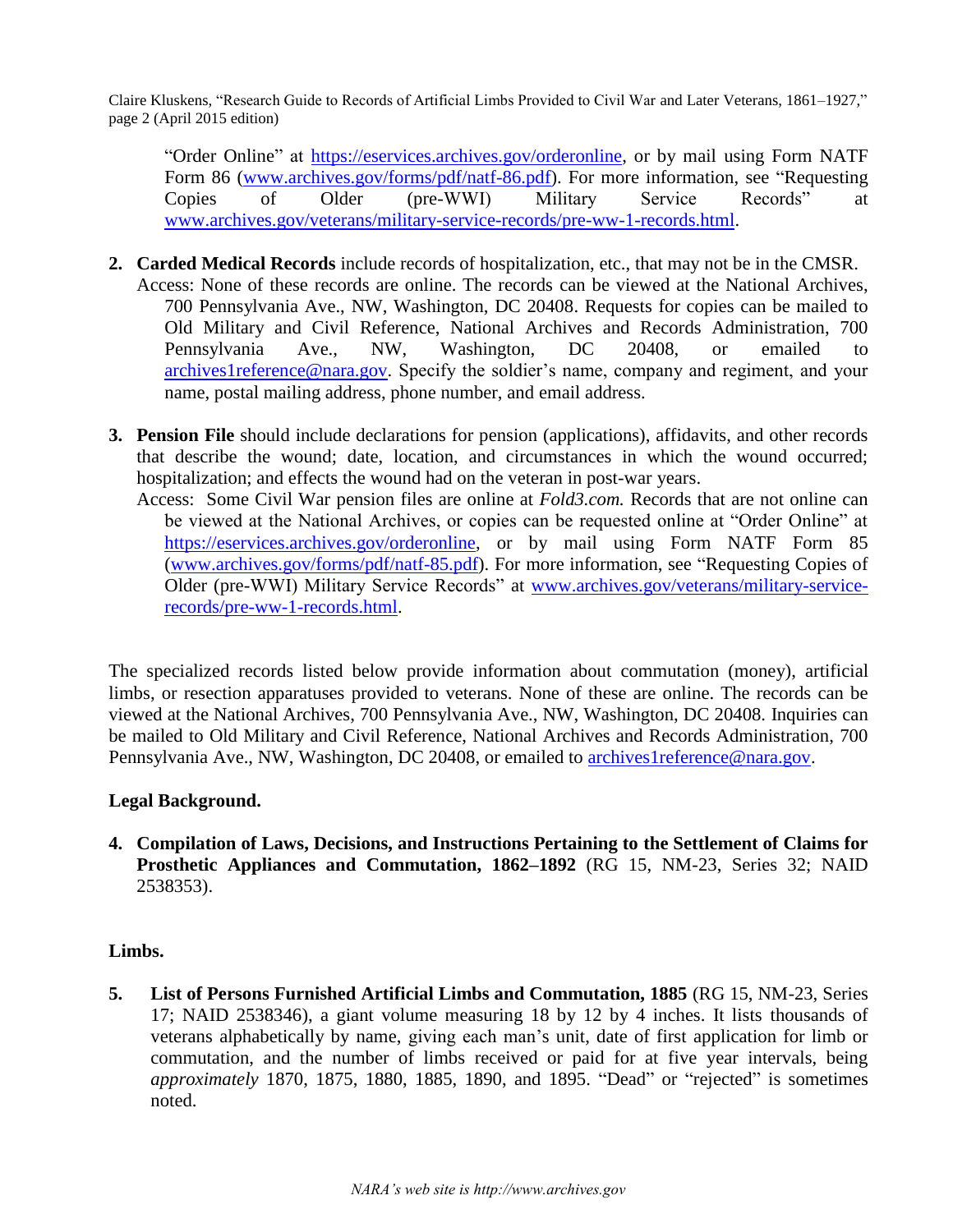Claire Kluskens, "Research Guide to Records of Artificial Limbs Provided to Civil War and Later Veterans, 1861–1927," page 3 (April 2015 edition)

- **6. List of Veterans Furnished Artificial Limbs, 1871–1872 [***sic***]** (RG 15, NM-23, Series 16; NAID 2538345), is a single 251-page volume that contains a list of men furnished artificial limbs under laws enacted *before* 17 June 1870, according to the explanation written at the front by U.S. Army Steward Magnus Koechling, Surgeon General's Office, 1 April 1872. He noted the list included records for 3,021 arms, 4,464 legs, 48 feet, and 214 apparatus for resection.
- **7. Registers of Persons Furnished Artificial Limbs and Commutation, 1870–1927** (11 volumes)<sup>1</sup> (RG 15, NM-23, Series 18; NAID 2538348) provide the bulk of the documentation for most veterans. Most volumes have an alphabetical index that indicates the page containing further information. In addition to the veteran's name, each entry usually gives the veteran's rank, unit, current residence, date of injury, which arm or leg injured, amount of payment, date of commutation certificate or payment, and other information. Page 1 of the first volume explains many of the abbreviations used in that and subsequent volumes. The front of Volume 3 book contains a note, dated 29 February 1876, reminding the Surgeon General's clerks that "When no special directions are given by the applicants, orders for limbs will hereafter be sent to them, and not to the manufacturers."
	- Vol. 1 July 6, 1870–Jan. 14, 1871. 534 pages. ("Vol. 3" on spine). Index
	- Vol. 2 Jan. 16, 1871–May 12, 1875. 381 pages. ("Vol. 4" on spine). Index.
	- Vol. 3 June 22, 1875–June 30, 1877. 618 pages. ("Vol. 5" on spine). Index.
	- Vol. 4 July 2, 1877–June 16, 1880. 269 pages ("Vol. 6" on spine). Index.
	- Vol. 5 June 18, 1880–May 4, 1881. 527 pages ("No. 7" on spine). Index.
	- Vol. 6 May 5, 1881–Mar. 29, 1884, 475 pages ("No. 8") on spine). Index.
	- Vol. 7 Mar. 31, 1884–June 16, 1885. 253 pages ("No. 9" on spine). Index.
	- June 23, 1885–June 29, 1887. 511 pages ("No. 10" on spine.). No index.
	- Vol. 9 July 1887–June 1911. 512 pages ("No. 11" on spine). Pages 1–231 (July 2, 1887–May 13, 1889); pages 232–233 contains an explanation about duplicate registers; pages 234–512, Oct. 31, 1889–June 24, 1911). Index.
	- Vol. 10 July 1911–June 1920. 35 pages. No index.
	- Vol. 11 Sept. 1920–Apr. 1927. 46 pages. No index.

 $\overline{a}$ 

- **8. Letters Sent Relating to Prosthetic Appliances, Commutation, and Transportation Reimbursement, 1885–1892** (RG 15, NM-23, Series 2; NAID 2538344). 1 volume. 570 pages. Includes a fair copy of 1,337 letters written to veterans, physicians, manufacturers, and others. Alphabetical index includes both the person *to whom* the letter was written as well as persons *about whom* the letter was written.
- **9. Register of Orders for Artificial Limbs Issued by the Medical Director in New York, New York, Dec. 1862–May 1869** (RG 15, NM-23, Series 21; NAID 2538350). 1 volume. Arranged in rough alphabetical order by first letter of the veteran's surname and then in chronological order. Includes the man's name, unit, date of order, limb lost, limb maker, battle in which the limb was lost, date the limb was inspected, date the account was approved, and remarks.

<sup>&</sup>lt;sup>1</sup>NARA numbers these leather-bound volumes 1-11, but the Surgeon General's Office considered them to be Volumes 3 through 13 of this series of records, and they are so marked. (The single volume discussed above that NARA describes as NM-23, Series 16, was the original "Volume 1 & 2" that began the series.)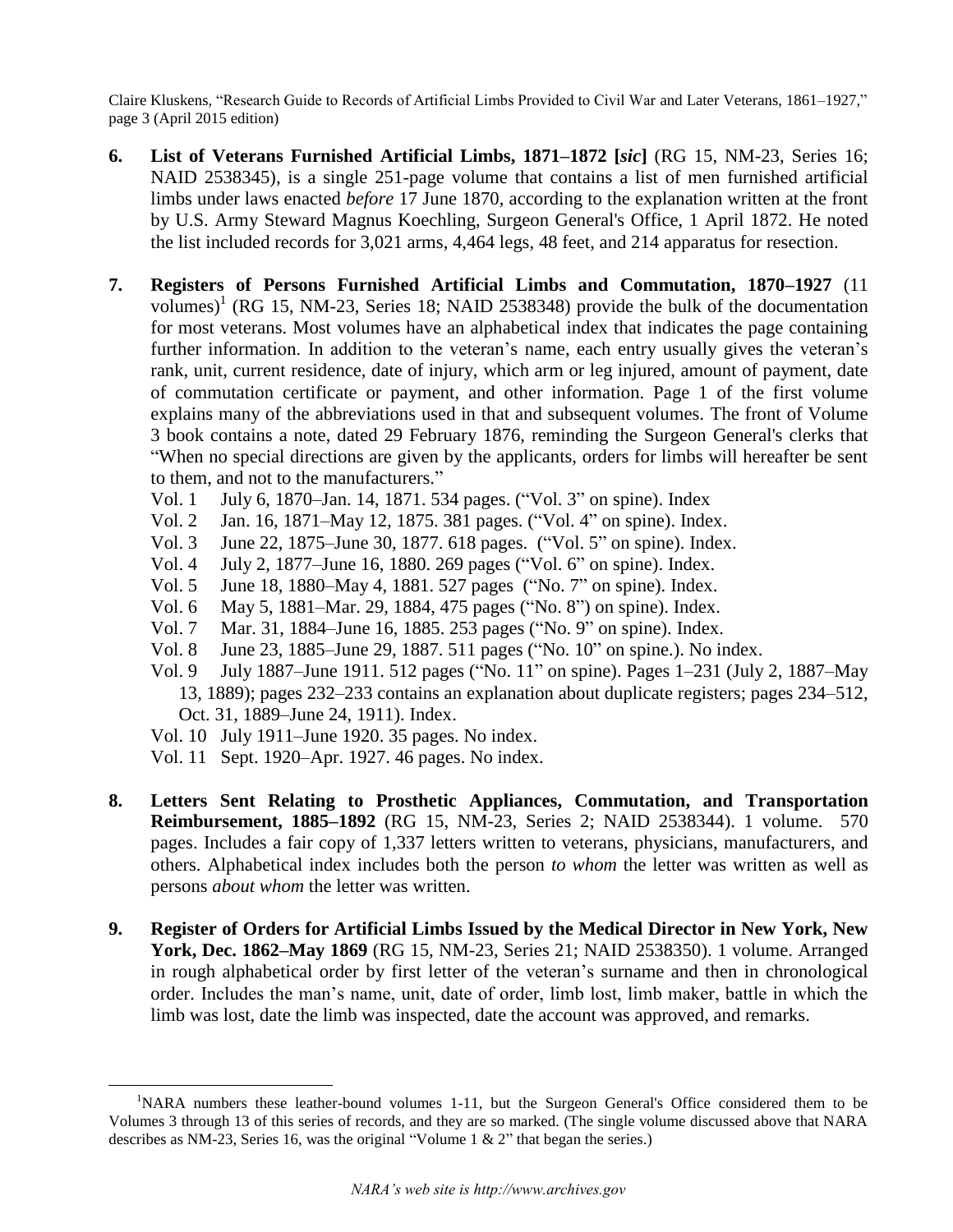Claire Kluskens, "Research Guide to Records of Artificial Limbs Provided to Civil War and Later Veterans, 1861–1927," page 4 (April 2015 edition)

#### **Trusses**

**10. Registers of Applications for Trusses, Sept. 1872–July 1895** (RG 15, NM-23, Series 25; NAID 2538351). 4 volumes. Arranged by time period then roughly alphabetically by the first two letters of the veteran's surname. Usually gives the veteran's name, place of residence, examining surgeon's name, pension certificate number, kind of rupture, date of injury, kind of truss, date the truss was sent, date of receipt, and the date the examining surgeon was paid his fee. The "kind of truss" column gives the manufacturer's name. The abbreviation BBP means a truss made by Buttman, Bartlett & Parker of Chicago. Vol. 1. ca. 1872–1878.

Vol. 2. ca. 1879–1884. Vol. 3. ca. 1884–1889 Vol. 4. ca. 1889–1891.

**11. Registers of Veterans Issued Trusses, 1885–1923** (RG 15, NM-23, Series 28; NAID 2538352). No records for October 1895–December 1905. Arranged chronologically by date. Gives the surgeon's name, applicant's name, whether "S" or "D" (not sure what that means), and size (number).

Vol. 1. Nov. 1885–Sept. 1895. 349 pages. Vol. 2. Jan. 2, 1906–June 30, 1923. 165 pages.

**12. Letters and Endorsements Sent Pertaining to Trusses, Nov. 1875–July 1884** (RG 15, NM-23, Series 1; NAID 2538342). Not indexed, but only about 50 pages.

#### **Manufacturers.**

**13. Register of Bonds Received from Manufacturers of Artificial Limbs, 1885–1919** (RG 15, NM-23, Series 20; NAID 2538349). Name index. Arranged chronologically by date of bond.

# **Part 3 – Information About Artificial Limb Manufacturers and Designs**

Patent drawings with written descriptions of their features are available on the U.S. Patent and Trademark Office website at uspto.gov. For pre-1976 patents, it is necessary to know the patent number.

# **Part 4 – Publications about Artificial Limbs**

Guy R. Hasegawa, *Mending Broken Soldiers: The Union and Confederate Programs to Supply Artificial Limbs* (Carbondale: Southern Illinois University Press, 2012) provides a well-researched and written account of wartime efforts on both sides of the conflict. (Available from booksellers.)